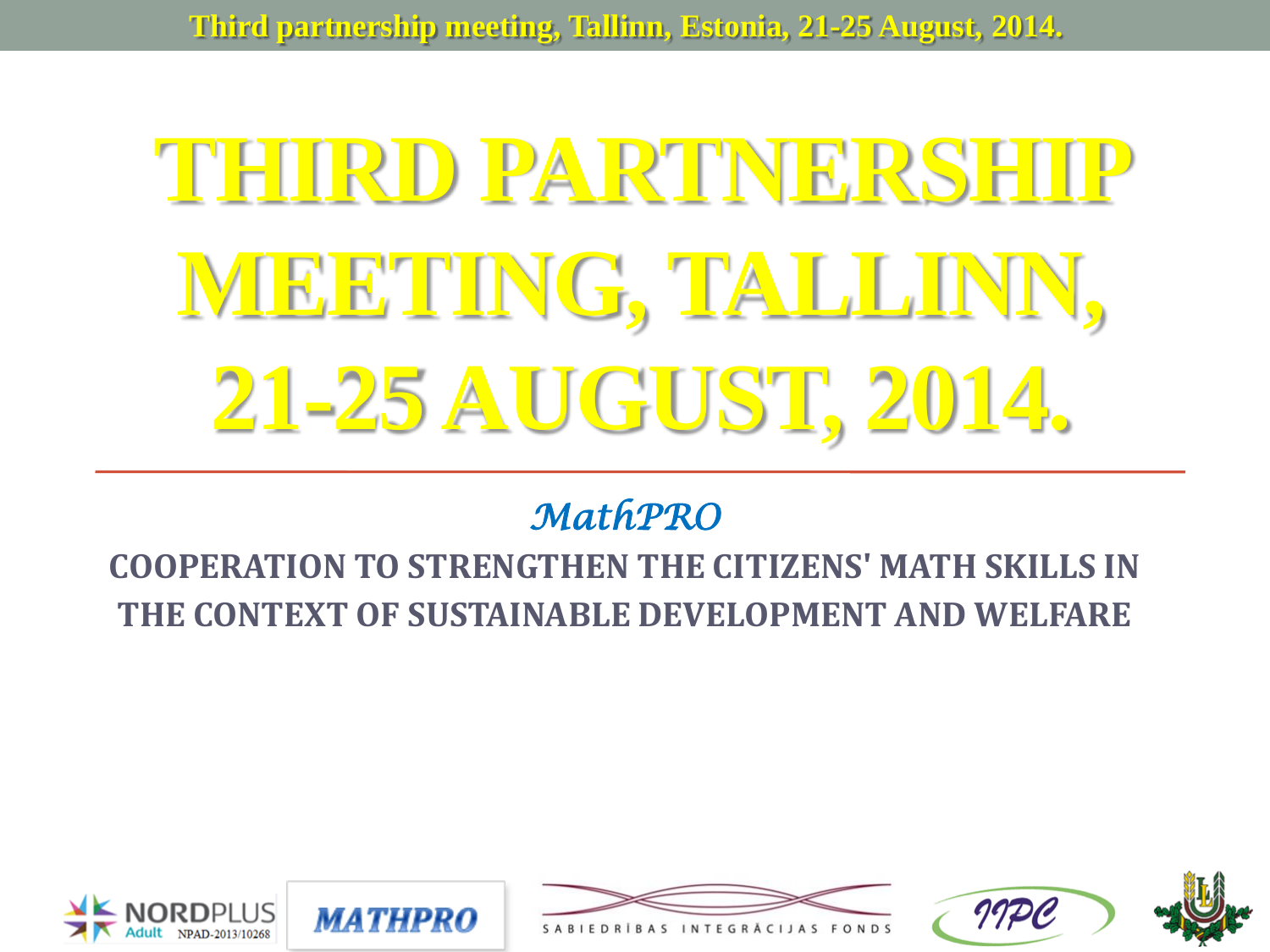## MathPRO aim/ tasks

- To activate the role of mathematics in the region's sustainable development
	- identifying the citizens' math educational needs
	- developing recommendations to adult education providers about basic mathematical skills promotion
	- promoting different types of organizations' contribution in the mathematics further education development within lifelong learning context







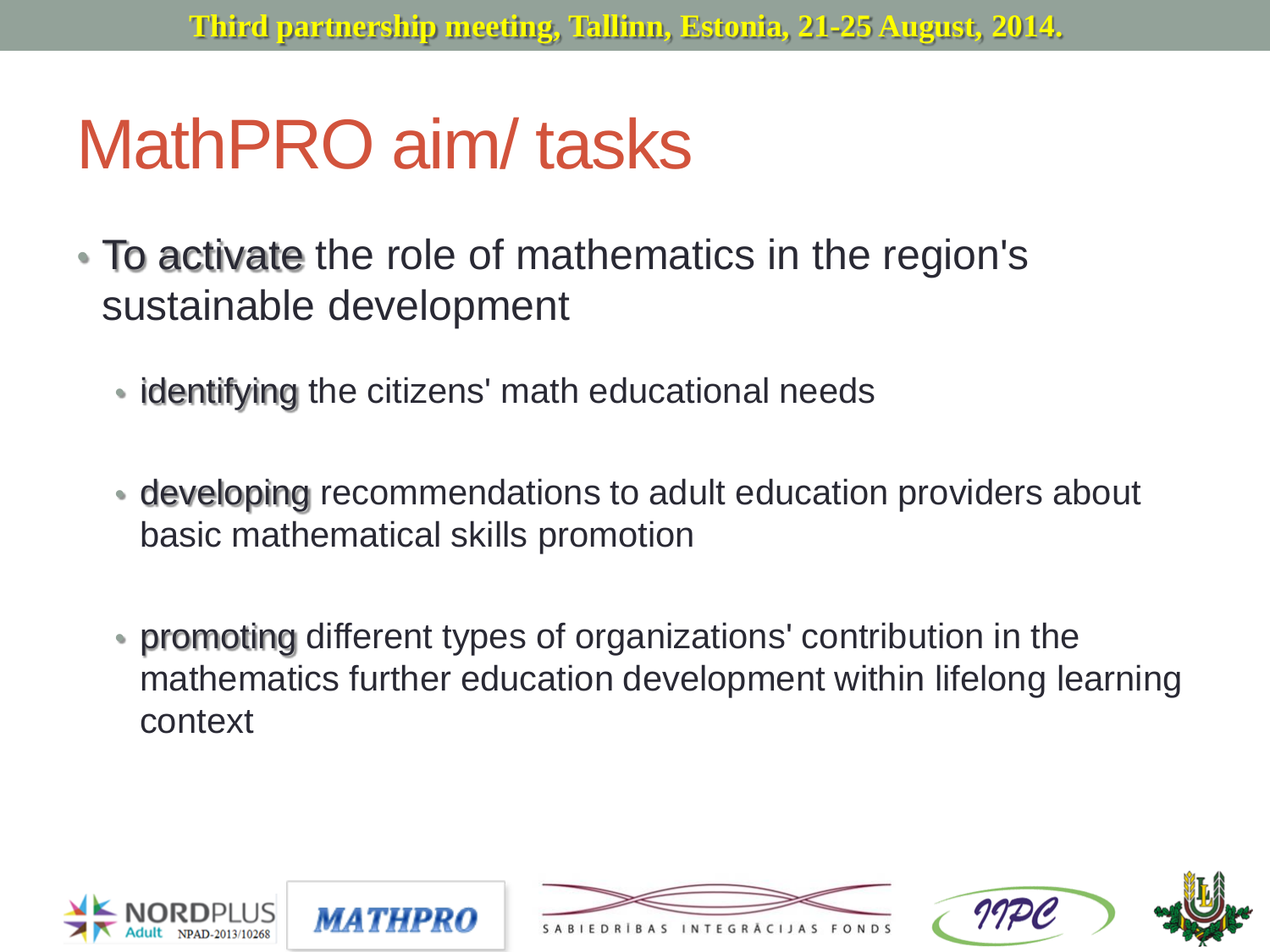

sustainable development by identifying the citizens' math educational needs and developing recommendations to adult education providers about basic mathematical skills promotion.

This questionnaire is anonymous, meaning that results will be published only summarized.<br>
<u>Thank you for your sincere answers in advance!</u><br>
Complete a survey.

#### http://www.iipc.lv/mathpro/



Šī aptauja ir izveidota Nordplus Pieaugušo izglītības programmas projekta "Sadarbība iedzīvotāju matemātikas prasmju sekmēšanai ilgtspējīgas attīstības un labklājības kontekstā" (MathPRO) ietvaros, kuras **mērķi**s ir aktivizēt matemātikas lomu reģiona ilgtspējīgā<br>attīstībā, apzinot iedzīvotāju matemātikas izglītības vajadzības un izstrādājot ieteiku

Šī aptauja ir anonīma, kas nozīmē, ka publiskots tiks tikai rezultātu apkopojums.<br>*Jau iepriekš paldies par atsaucību!* Aizpildīt aptauju



Šis klausimynas sukurtas Nordplus Adult Learning programos projekto "Bendradarbiavimas, siekiant pagerinti matematikos įgūdžius nuolatinio vystymosi ir gerovės kontekste" (MathPRO) partnerių. Klausimyno tikslas - aktyvinti matematikos vaidmenį tam tikrame regione identifikuojant gyventojų matematikos žinių poreikius ir sukuriant organizacijoms, susijusioms su suaugusiųjų mokymu, rekomendacijas dėl pagrindinių matematinių įgūdžių formavimo.

Šis klausimynas yra anonimiškas. Tai reiškia, kad rezultatai bus publikuojami tik susumavus visus atsakymus. Iš anksto dėkojame už nuoširdžius atsakymus! Pildyti klausimyną



See küsimustik on tehtud nagu osa Nordplus Täiskasvanute Koolituse programmi projektist "Koostöö, mis on suunatud inimeste matemaatika teadmiste parandamisele ühiskonna arendamiseks ja heaolu tõstmiseks" (MathPRO). Eesmärgiks on aktiviseerida matemaatika roll arendamise regioonides inimeste matemaatika vajalikkuse identifitseerimise abil ja välja töötada nõuandeid koolitusorganisatsioonidele, kuidas edendada matemaatika põhioskusi.

Küsimustik on anonüümne. See tähendab, et tulemused avalikustatakse ainult summaarselt. Täname Teid ausate vastuste eest!

Fyll i undersökning

Данный опросник подготовлен в рамках проекта по программе Nordplus для обучения взрослых "Сотрудничество для улучшения математических знаний граждан в контексте непрерывного развития и улучшения благосостояния общества" (MathPRO). Цель - активизировать роль математики в развивающихся регионах путём идентификации потребностей людей в обучении математике и разработать рекомендации фирмам по обучению для распространения базовых









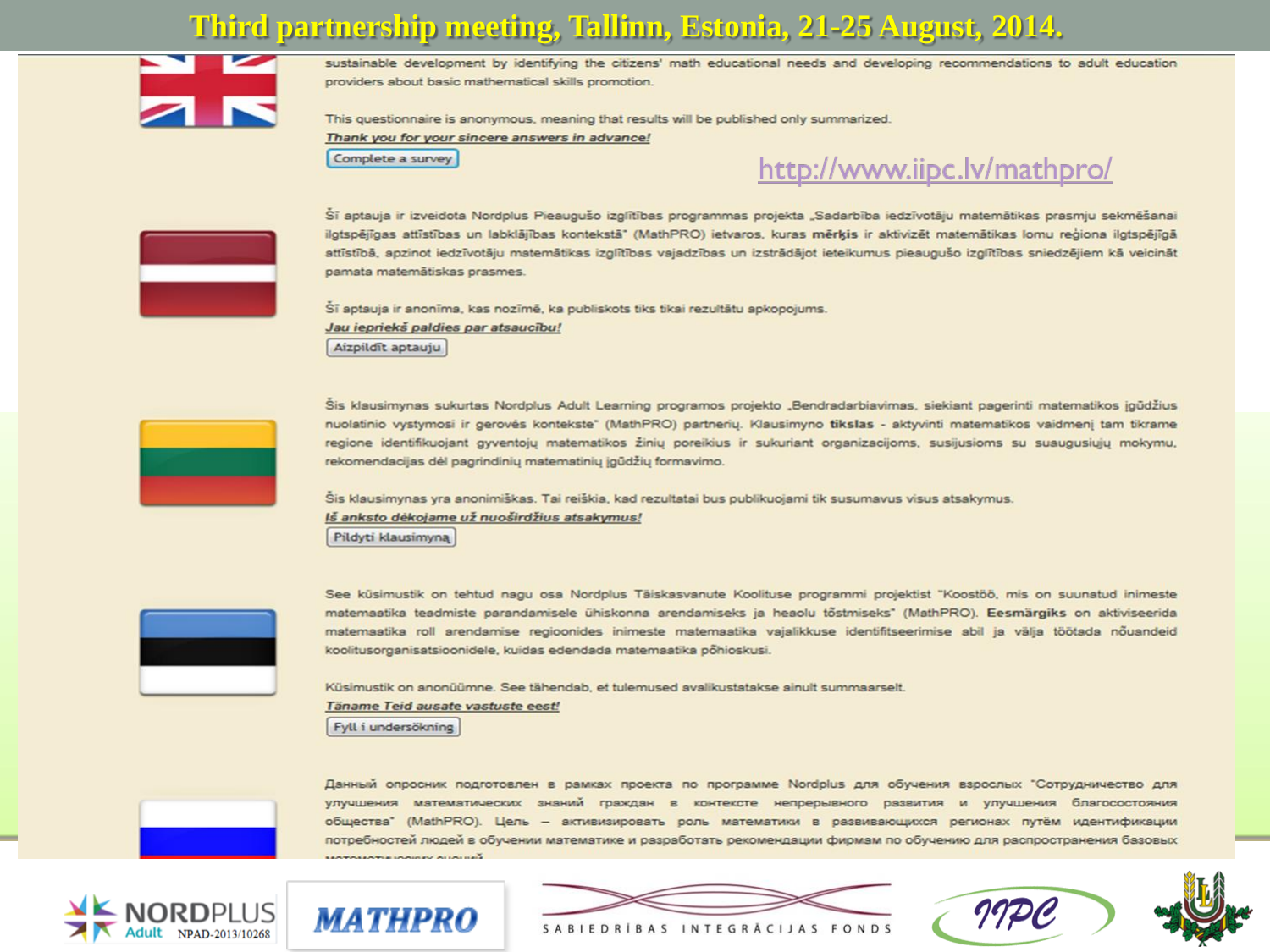### **Respondents**

|                 | Employees/<br><b>Full answers</b><br>a) | employee            |
|-----------------|-----------------------------------------|---------------------|
| 972             | Company/department manager<br>b)        | <b>Full answers</b> |
| LATVIJA         | 373 / 283 / 53                          | 54/34               |
| <b>IGAUNIJA</b> | 217 / 184 / 29                          | 107/97              |
| <b>LIETUVA</b>  | 382 / 276 / 35                          | 5/4                 |







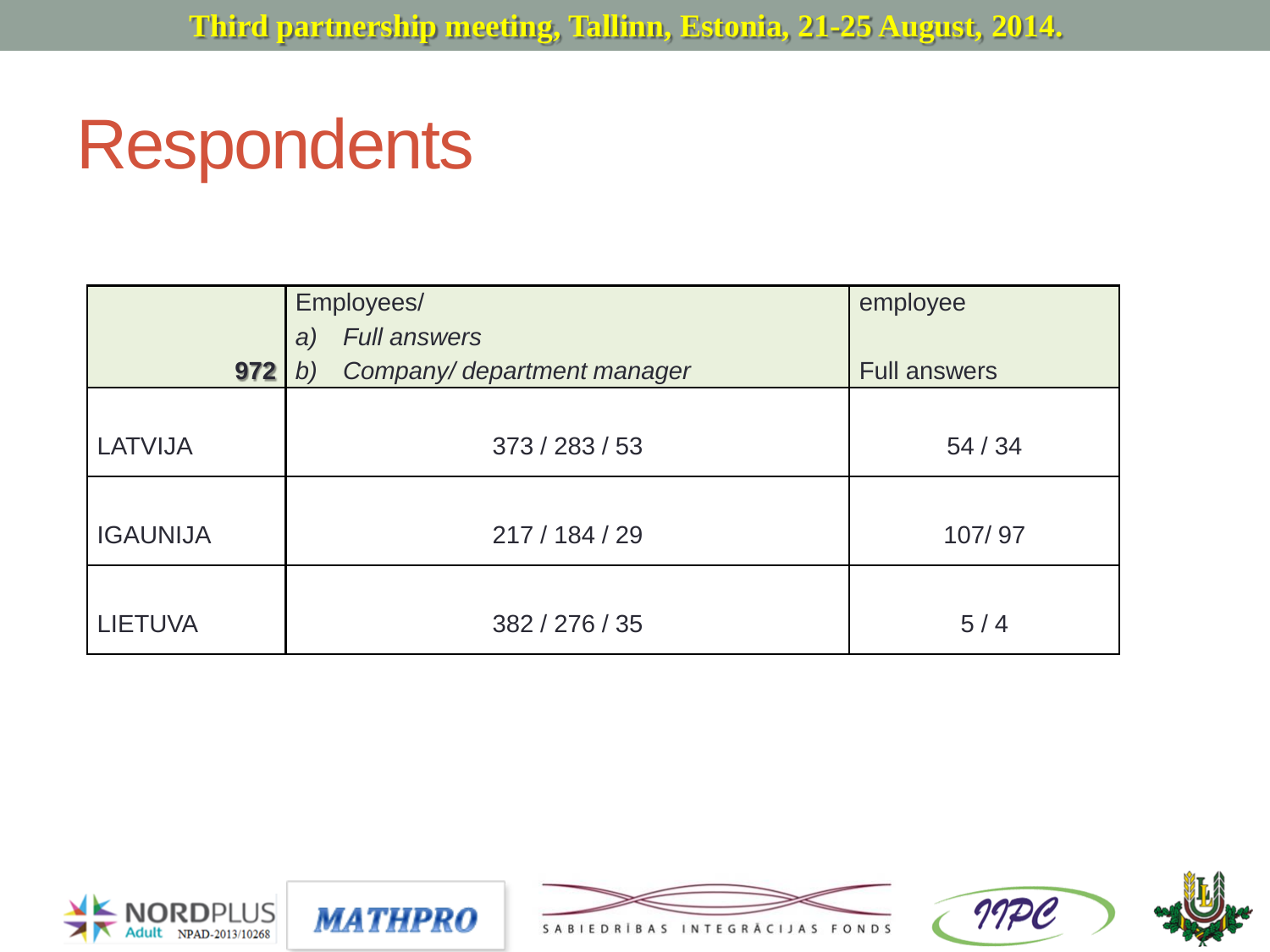# Main results

• 51% would like to improve your mathematics knowledge / skills

#### • **WHY?**

- 18% Entrepreneurship
- 46% Better paid work / career opportunities at work / other occupation area
- 66% Personal development

#### • **WHAT?**

- 67% Excel usage in the different calculations, grouping of the data and graphical representation of the data as well as calculation of percentages
- 20% mathematics application how to solve the practical problems of my professional field
- 14% mathematics in the household, budget planning and management









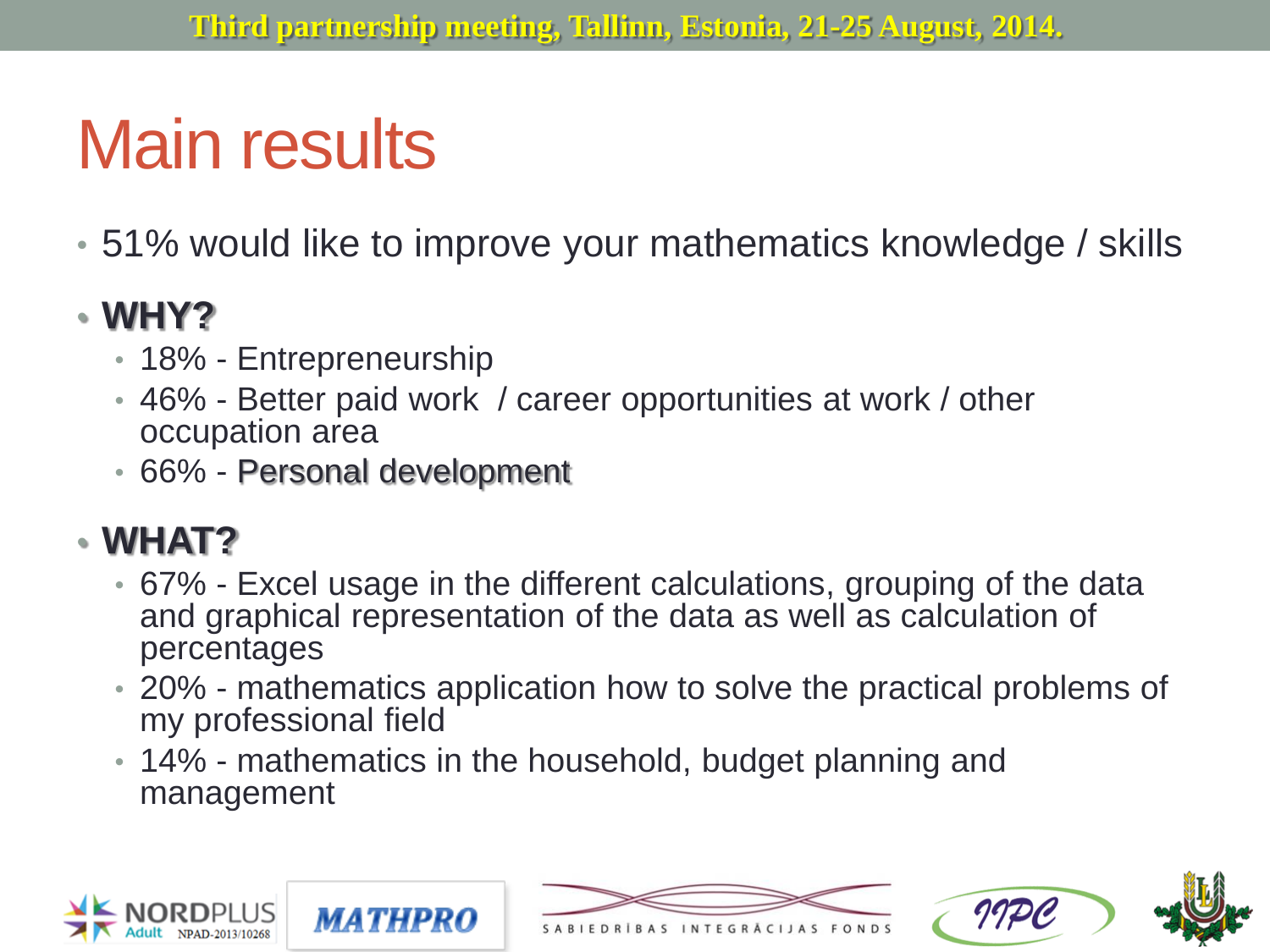### Fields of the math educational needs (I) (basic education)

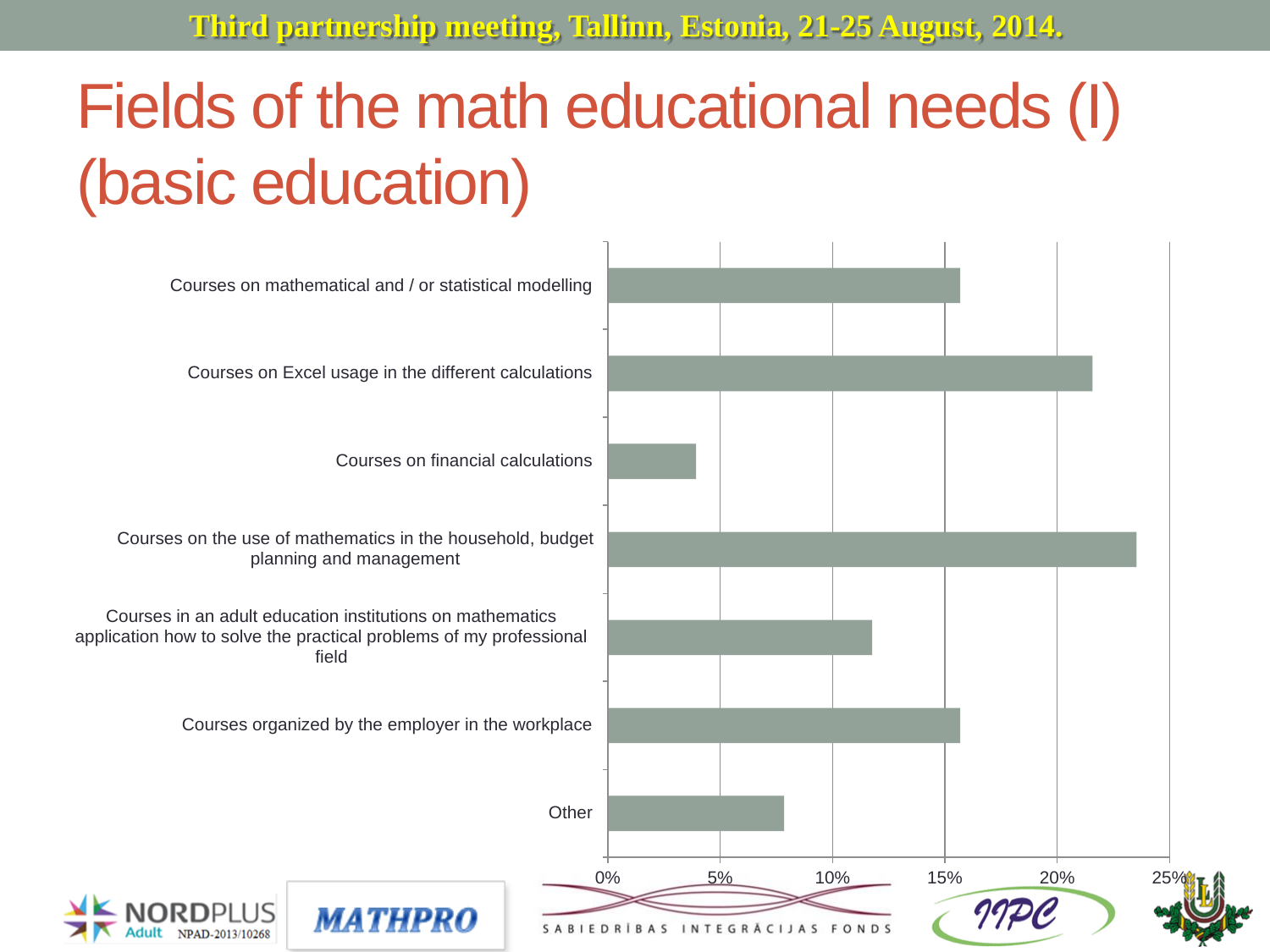### Fields of the math educational needs (II) (higher education)

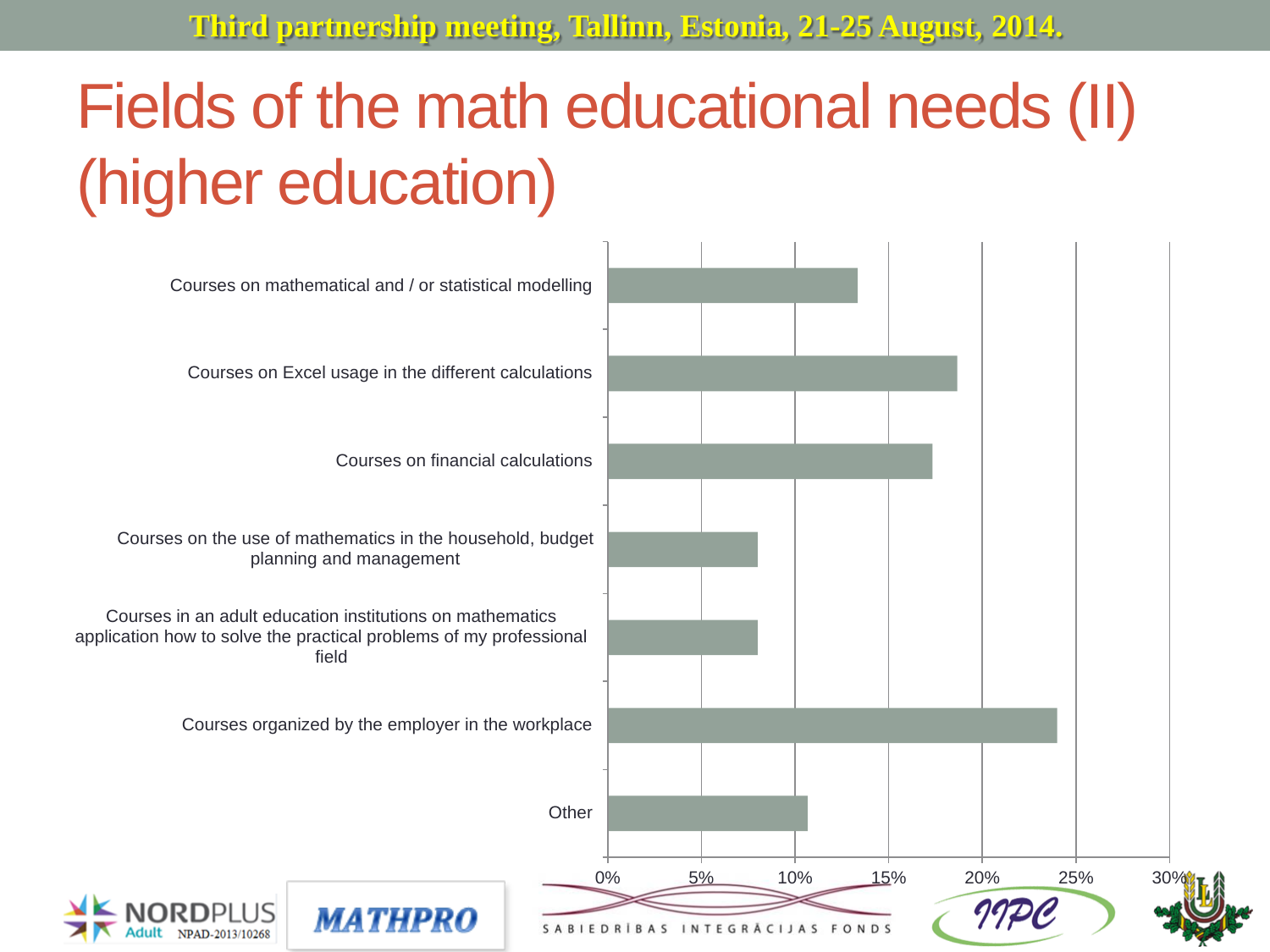#### Which type of math training do you prefer?

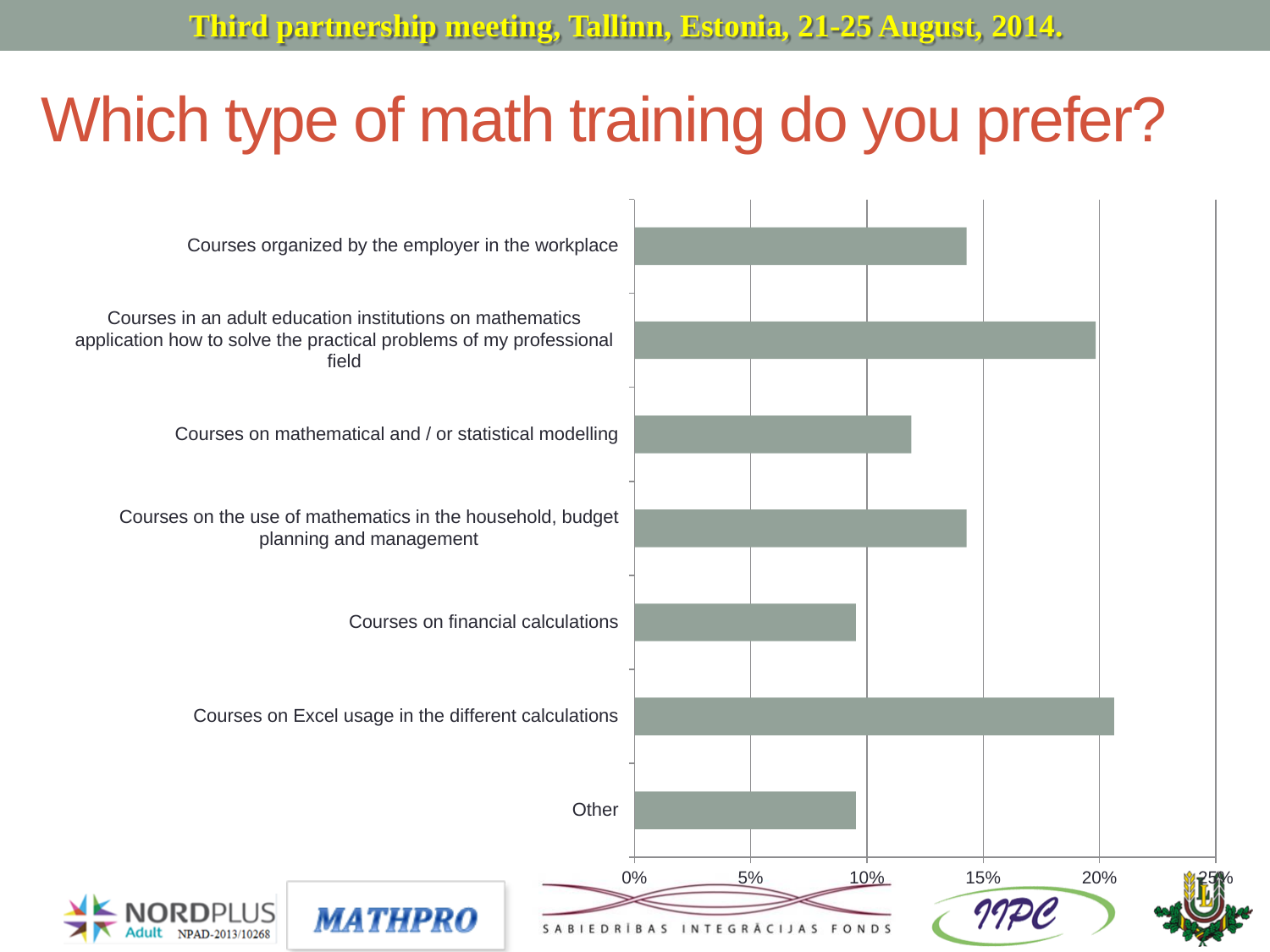## **Employees**

 $• 53 + 54 / 34$ 









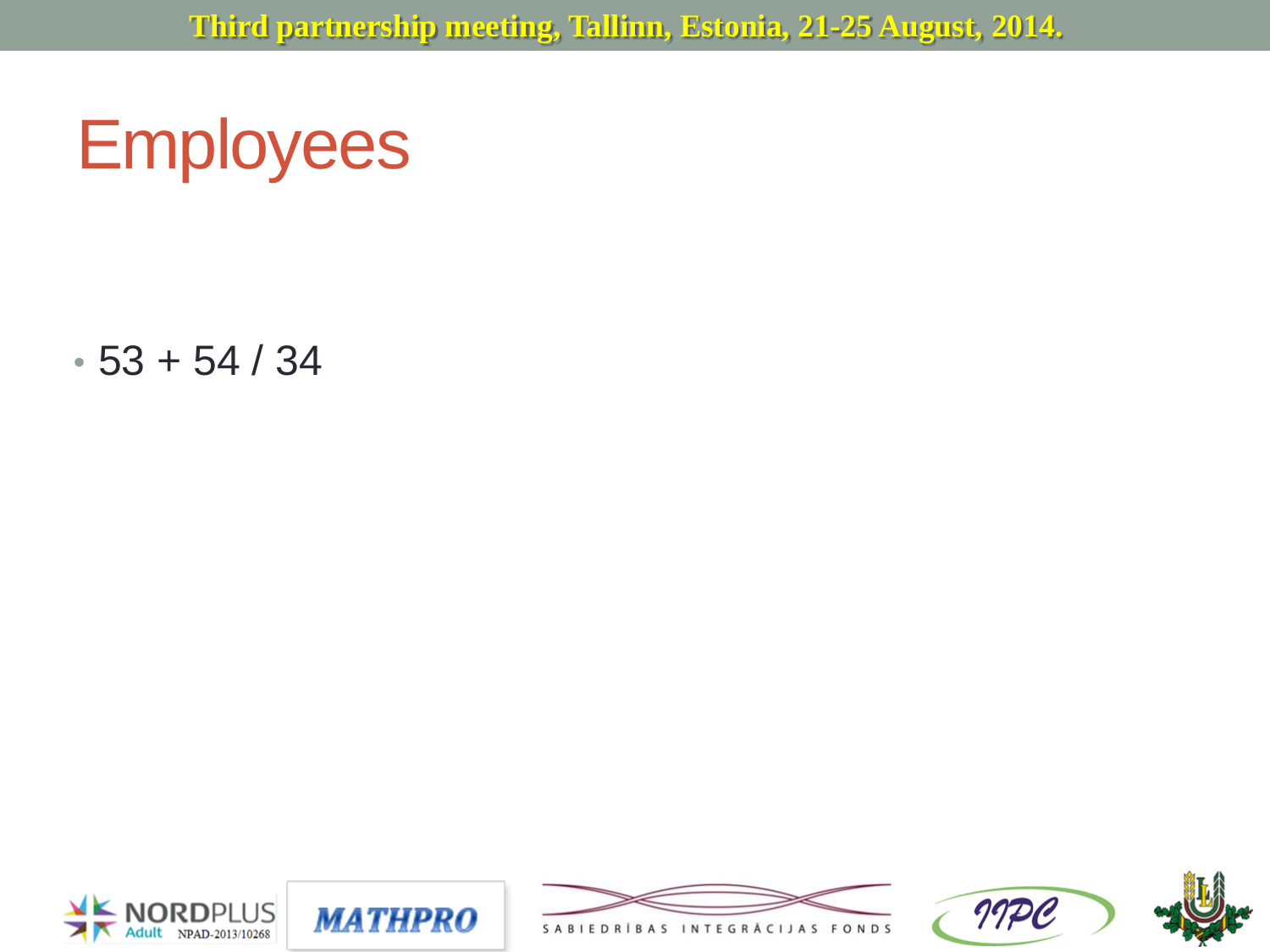#### **Please mark it in the scale from 1 to 10**

 $(1 - is not required and 10 - very high: all processes are based on the mathematical modelling /$ calculations / etc.)

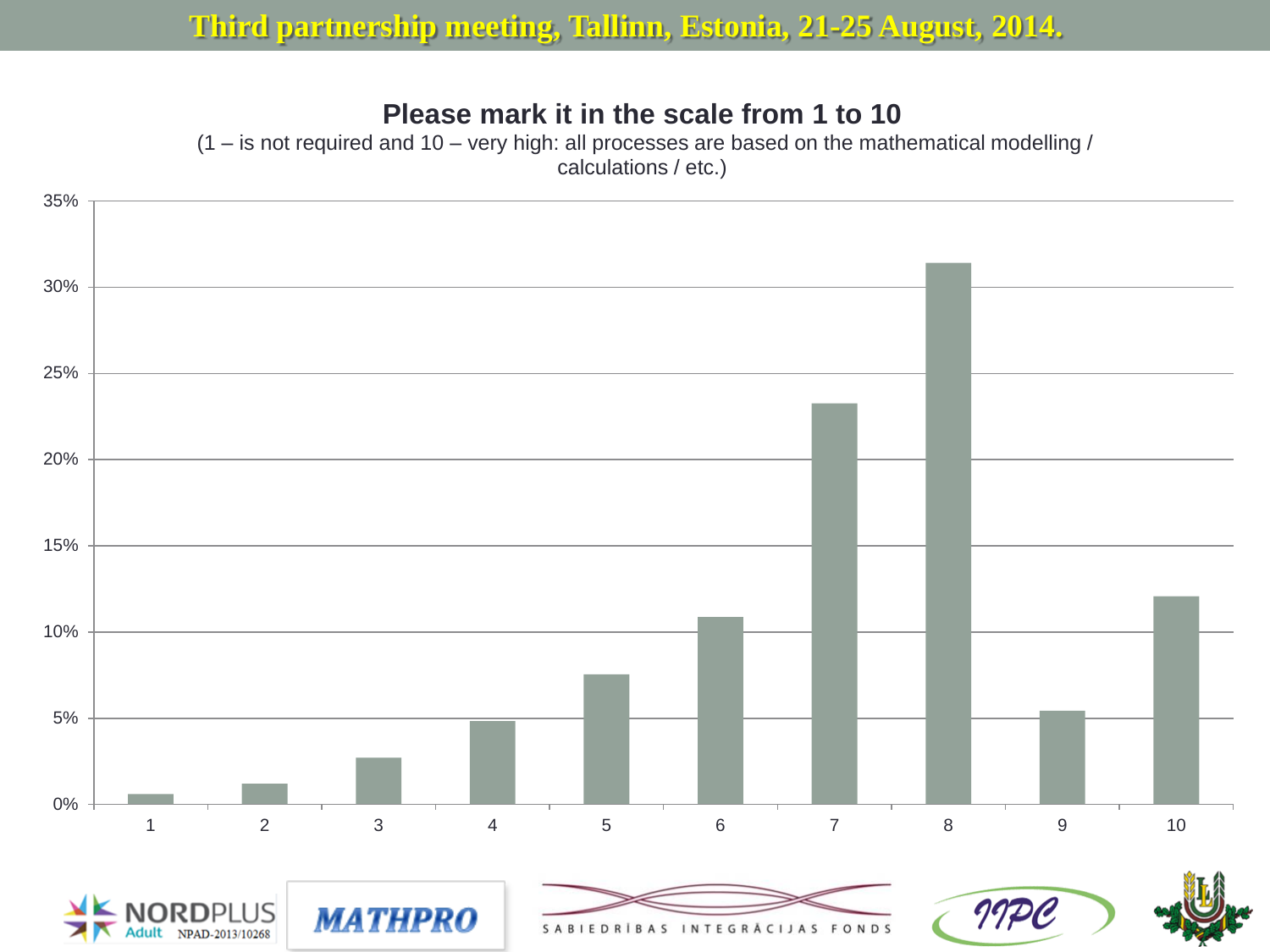#### **Please mark it in the scale from 1 to 10 (1 – is not required and 10 – very high: all processes are based on the mathematical modelling / calculations / etc.)**

NPAD-2013/10268



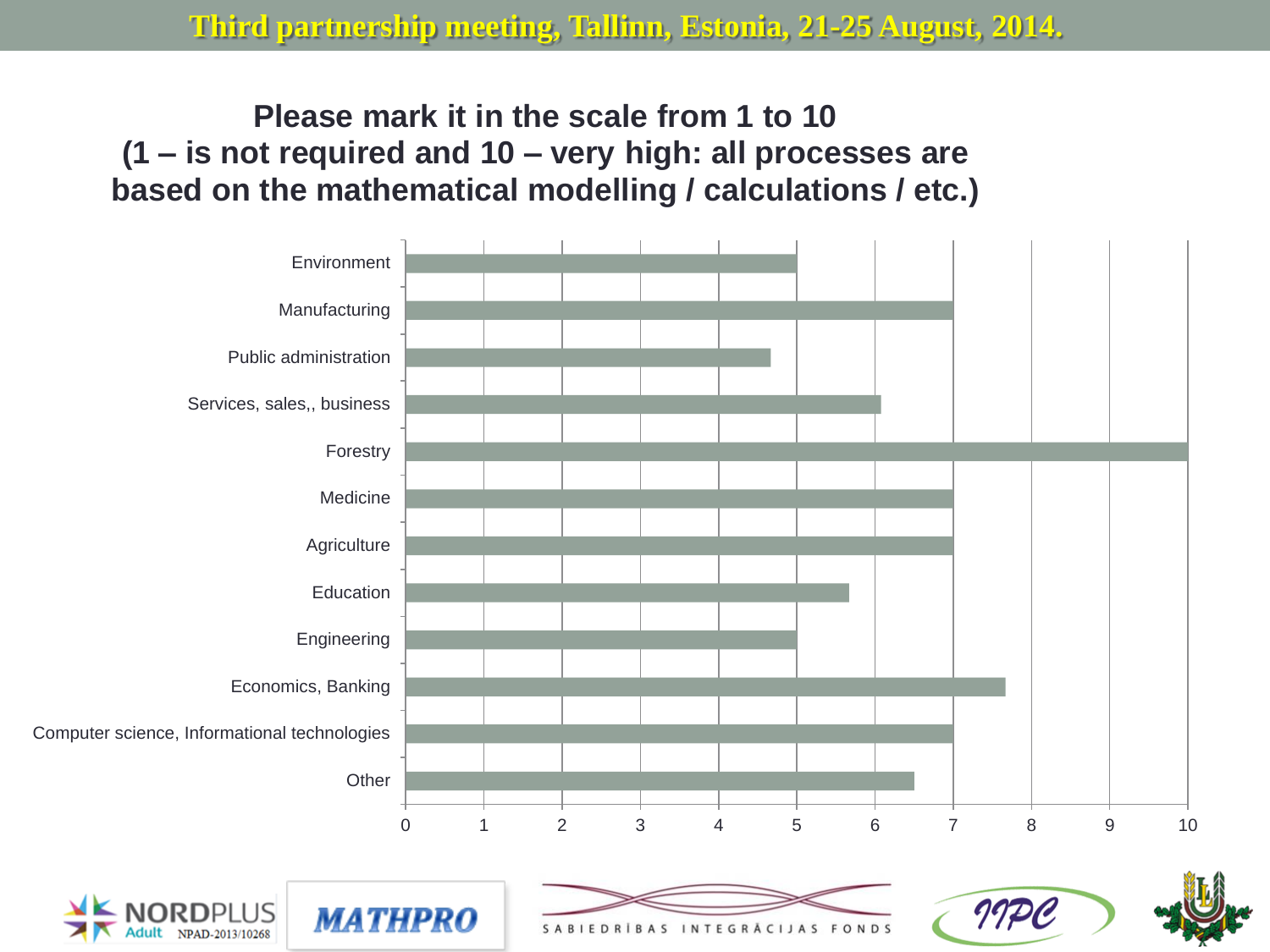# Employers – main results

- 1/5 of respondents think that employees make mistakes because of the lack of basic mathematical knowledge
- *When you take on a new employee you prefer graduates in science studies* -1/3 said «no»

#### How?

- 22% would like to collaborate with educational institutions providing services of mathematical competence development for adults
- 23% would like my employees learn mathematics independently
- 15% would like to organize a training in mathematics in the workplace







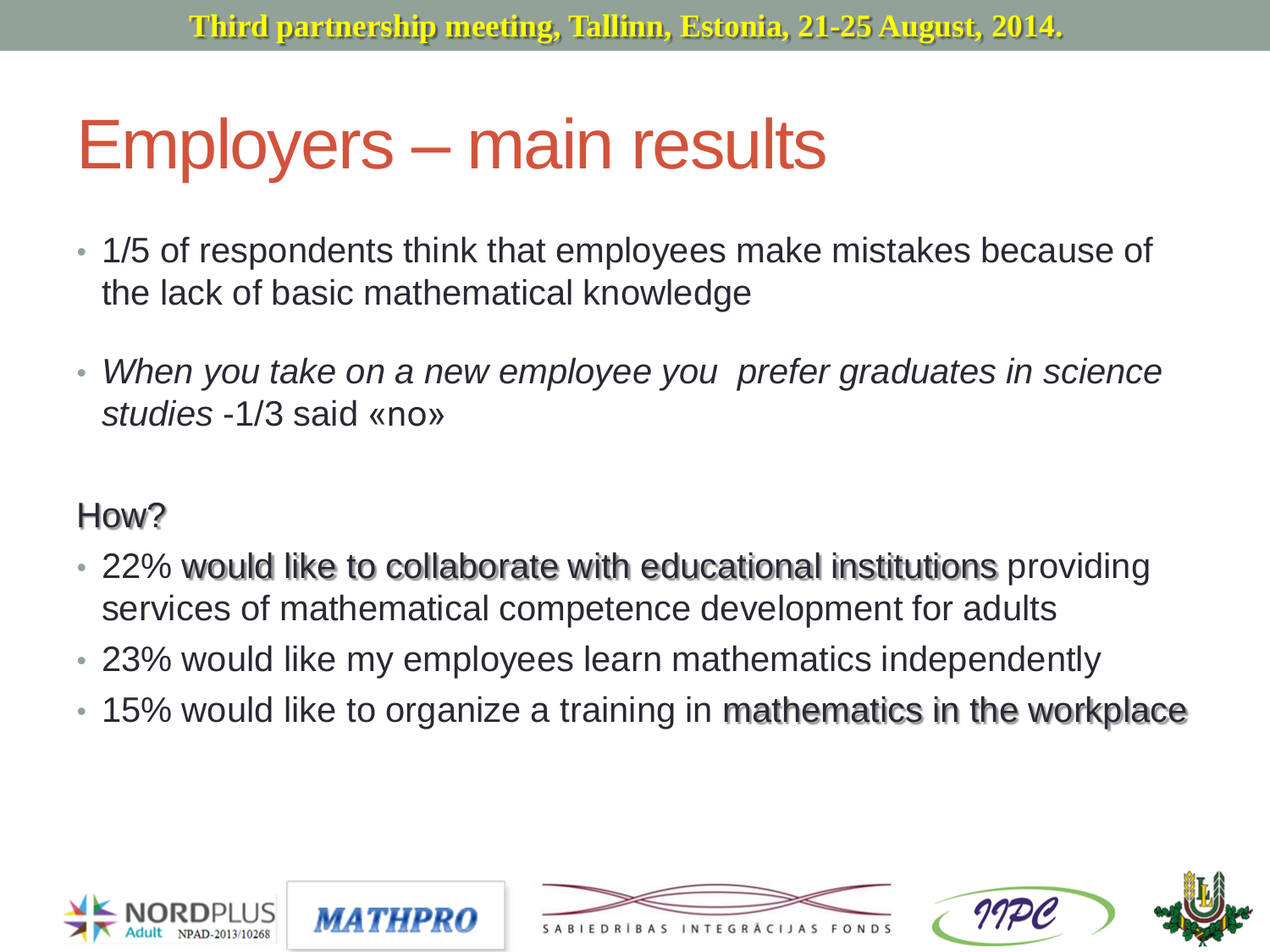### Free answers

- *Lai jau sākumskolās tā tiku mācīta ar iespēju to pielietot praktiskajā dzīvē, tad arī matemātika būs vieglāk saprotama un uztverama. Un tādā veidā līdz pat augstskolas solam.*
- *Ja sabiedrība tiktu iepazīstināta cik plašas iespējas profesionālajā dzīvē un arī sadzīvē dod matemātikas zināšana, tad es domāju, ka cilvēki čaklāk mācītos.*
- *Skolās tā ir jāpasniedz interesantāk, nevis jānoliek priekšā skolotājs, kurš to vien dara kā monotoni runā un diezgan ātrā tempā raksta un zīmē matemātiskos piemērus un grafikus uz tāfeles.*
- *Zinoši pasniedzēji skolās, kas spēj ieinteresēt skolēnus*
- *Matemātikas kursi/ pulciņi / nometnes*
- *Veidot seminārus, kurā uzņēmuma darbinieki tiek iesaistīti dažādās matemātiskās spēlēs!*









*Skola – augstskola – pieaugušo izglītība*